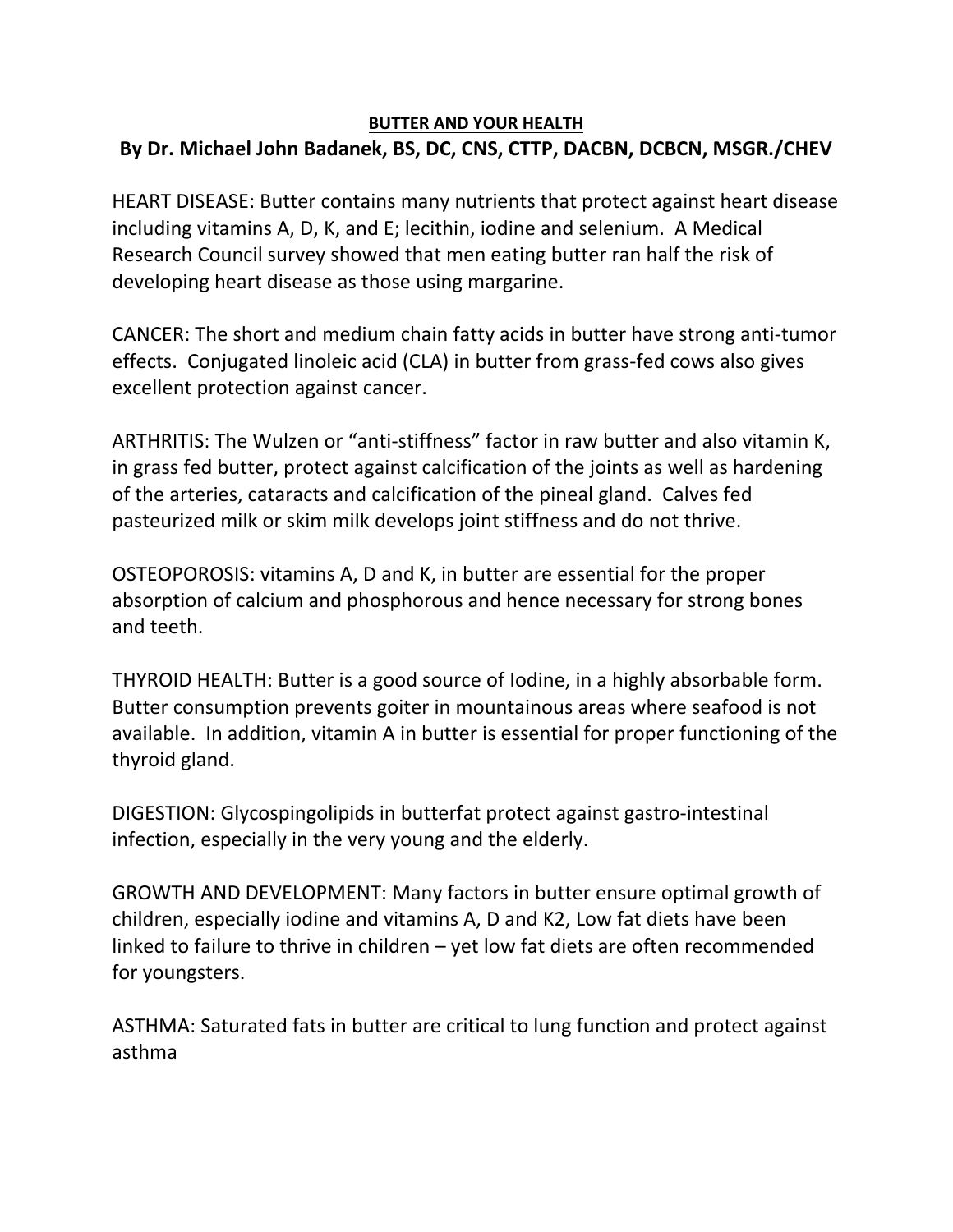OVERWEIGHT: CLA and short and medium chain fatty acids in butter help control weight gain

FERTILITY: Many nutrients contained in butter are needed for fertility and normal reproduction

## BAD THINGS IN MARGARINE SHORTENINGS AND SPREADS

TRANS FATS: These unnatural fats in margarine, shortenings and spreads are formed during the process of partial hydrogenation, which turns liquid vegetable oil into a solid fat. Trans fats contribute to heart disease, cancer, bone problems, hormonal imbalance and skin diseases; infertility, difficulties in pregnancy and problems with lactation, and low birth weight, growth problems and learning disabilities in children. Recently a US government panel of scientists determined that man made trans fats are unsafe at any level. (Small amounts of natural trans fats occur in butter and other animal fats, but these are not harmful)

FREE RADICALS: Free radicals and other toxic breakdown products are the result of high temperature industrial processing of vegetable oils. They contribute to numerous health problems, including cancer and heart disease.

SYNTHETIC VITAMINS: Synthetic vitamin A and other vitamins are added to margarine and spreads. These often have an opposite (and detrimental) effect compared to the natural vitamins in butter.

EMULSIFIERS AND PRESERVATIVES: Numerous additives of questionable safety are added to margarines and spreads. Most vegetable shortening is stabilized with preservatives like BHT

HEXANE AND OTHER SOLVENTS: Used in the extraction process, these industrial chemicals can have toxic effects.

BLEACH: The natural color of partially hydrogenated vegetable oil is grey so manufacturers bleach it to make it white. Yellow coloring is then added to margarine and spreads.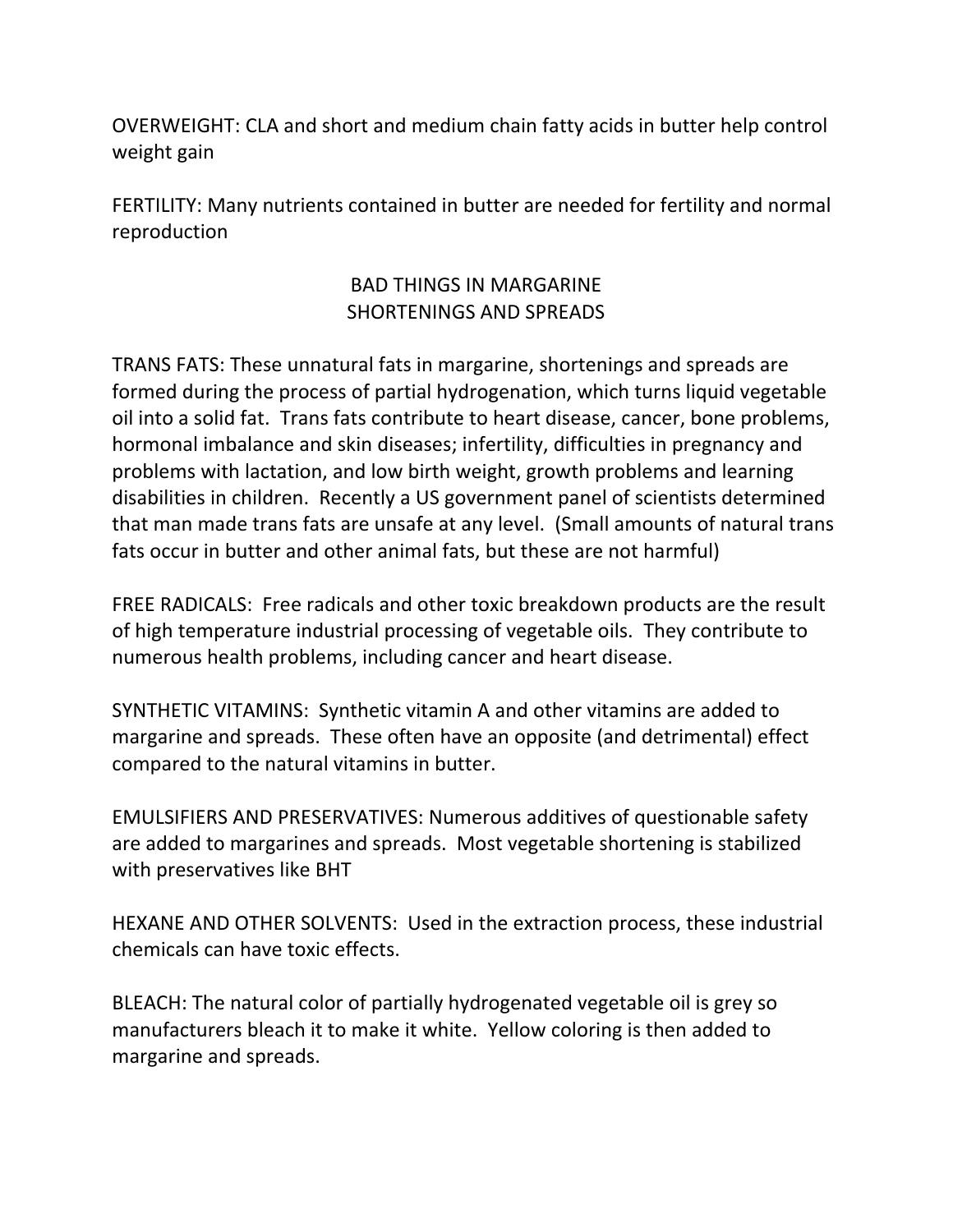ARTIFICIAL FLAVOR: These help mask the terrible taste and odor of partially hydrogenated oils, and provide a fake butter taste.

MONO AND DI-GLYCERIDES:These contain trans fats that manufacturers do not have to list on the label. They are used in high amounts in so-called "low-trans" spreads.

SOY PROTEIN ISOLATE: This highly processed powder is added to "low-trans" spreads to give them body. It can contribute to thyroid dysfunction, digestive disorders and many other health problems.

STEROLS: Often added to spreads to give them cholesterol-lowering qualitites, these estrogen compounds can cause endocrine problems; in animals these sterols contribute to sexual inversion.

## HOW TO PURCHASE BUTTER

BEST: Raw butter from grass-fed cows.

GOOD: Pasteurized butter from grass-fed cows

STILL GOOD: Regular pasteurized butter from supermarkets – still a much healthier choice than margarine or spreads.

## WHY BUTTER IS BETTER

VITAMINS: Butter is a rich source of easily absorbed vitamin A, needed for a wide range of functions, from maintaining good vision to keeping the endocrine system in top shape. Butter also contains all the other fat-soluble, vitamins (D, E, and K2), which are often lacking in the modern industrial diet.

MINERALS: Butter is rich in important trace minerals, including manganese, chromium, zinc, copper and selenium (a powerful antioxidant). Butter provides more selenium per gram than wheat germ or herring. Butter is also an excellent source of iodine.